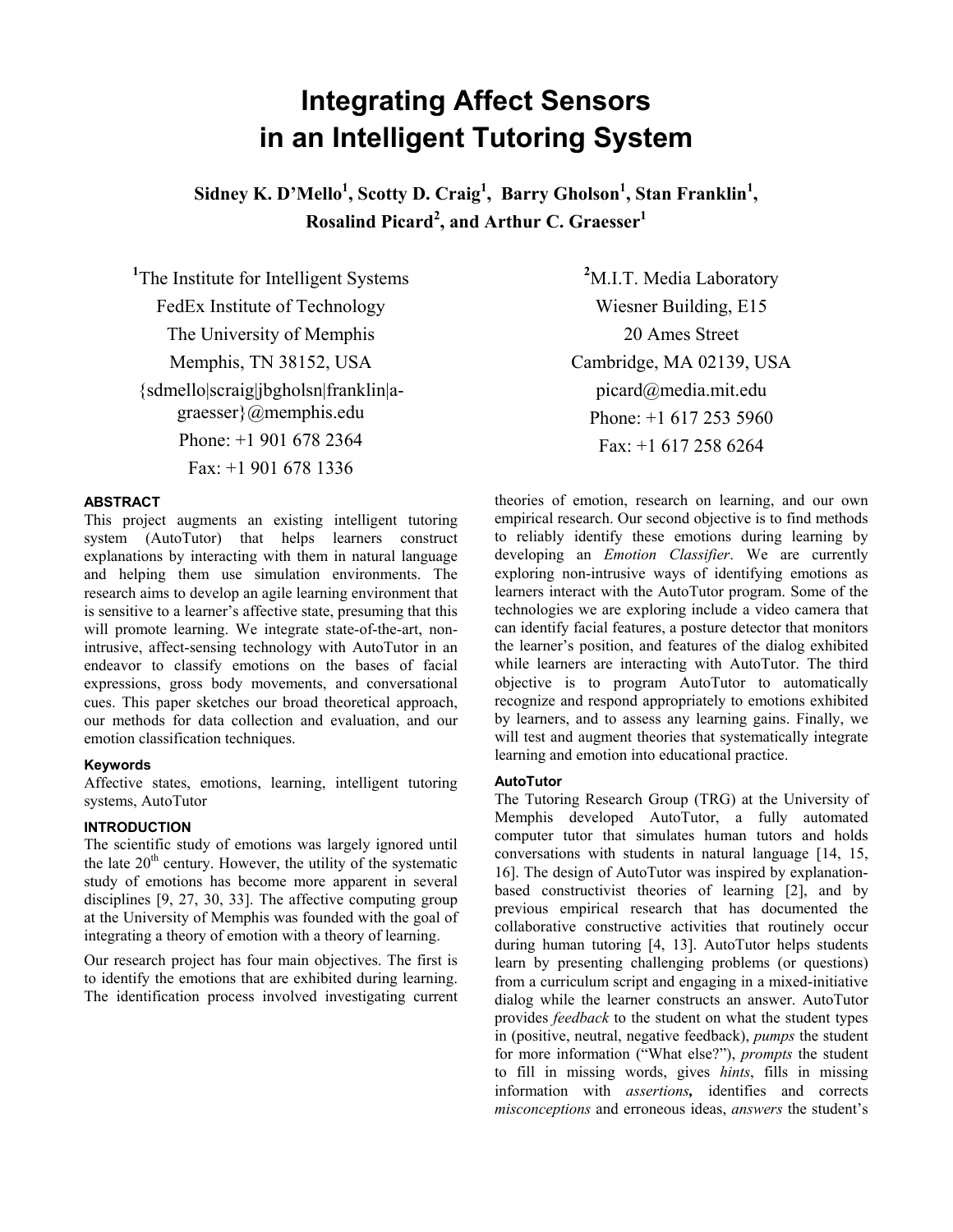questions, and *summarizes* topics. A full answer to a question is eventually constructed during this dialog, which normally takes between 30 and 200 student and tutor turns.

AutoTutor has been tested in several experiments on approximately 1000 students in computer literacy and physics courses. Significant learning gains were obtained in all of these experiments (an average sigma of .8), particularly at the level of deep explanations as opposed to shallow facts and ideas [16]. AutoTutor has also been evaluated on the conversational smoothness and the pedagogical quality of its dialog moves in the turn-by-turn tutorial dialog [31]. We performed a *bystander Turing test* on the naturalness of AutoTutor's dialog moves. Bystanders were unable to discriminate dialog moves of AutoTutor and dialog moves of a real human tutor.

The computational architecture of AutoTutor has been discussed extensively in previous publications [14, 15, 16]. AutoTutor operates as a distributed client-server application implementing a transient asynchronous mode of communication. The client and the server are written in the C# language within the Microsoft .NET framework.

# **EMOTIONS DURING LEARNING**

Whereas psychological research on emotions is quite extensive, the scientific literature on the relation between emotions and complex learning is considerably more sparse and scattered [27, 37]. In the popular science literature, Goleman's [11] book *Emotional Intelligence* raises the question of how emotions impact learning, and vice versa. Is it possible to induce a state of cognitive and emotional arousal in a manner that makes instruction an interesting and engaging experience for the student? How does the learner manage frustration when learning is difficult? Goleman [11] claims, although with precious little data at hand, that expert teachers are very adept at recognizing and addressing the emotional states of students and, based upon impressions, taking some action that positively impacts learning. But what these expert teachers see, and how they decide on a course of action is an open question.

There is ample empirical evidence in the psychological literature that emotions are systematically affected by the knowledge and goals of the learner, as well as vice versa [26, 27]. As individuals interact in the social and physical world, they attempt to assimilate new information to existing knowledge schemas. When new or discrepant information is detected, a mismatch between input and knowledge occurs. Attention shifts to discrepant information, the autonomic nervous systems increases in arousal, and the new information may modify the individual's goals and knowledge. The learner experiences a variety of possible emotions, depending on the context, the amount of change, and whether important goals are blocked. In the case of extreme novelty, the event evokes surprise or curiosity. When the novelty blocks important goals, there may be anger, frustration, sadness, or fear. When the novelty triggers the achievement of a goal, the emotion is positive, such as satisfaction, happiness, joy, or even one of those rare *Eureka* experiences.

Some of the current research on links between emotions (or affective states) and learning has come from user modeling. The goal is to identify the users' emotions as they interact with computer systems, such as tutoring systems [10] or educational games [5]. However, many of these types of systems only assess intensity, or valence [3], or a single affective state [20]. For example, Guhe et al [17] have recently created a system in which a user is monitored in an attempt to detect confusion during interaction with an intelligent tutoring system. The limitation with this approach is that one affective state is not sufficient to encompass the whole gamut of learning [5]. Another recent study [6], presented evidence, for example, that confusion and flow were positively correlated with learning gains, while boredom is negatively correlated. Another problem with the single state detection approach is that a person's reaction to the presented material can change rapidly, depending on goals, preferences, expectations, and knowledge state [5].

## **THEORETICAL BACKGROUND**

As stated earlier, most learning theories have mostly ignored the importance of the link between a person's emotions, or affective states, and learning [28]. However, the claim has been made that cognition, motivation, and emotion are the three components of learning [36]. Emotion has traditionally been viewed as a source of motivational energy [38], but is often not regarded as an independent factor in learning or motivation [28]. In the last two decades, the link between emotions and learning has received a little more attention [6, 23, 28, 33]. Three models that explore the links between emotions and learning are discussed below.

## **The Stein and Levine Model**

Stein and Levine [37] have identified a link between a person's goals and emotions. Their model adopts a goaldirected, problem-solving approach. As with other theories of emotion that incorporate a hedonic principle, people prefer to be in some states (happiness), and prefer to avoid others (sadness). Their model assumes that people attempt to assimilate new content into existing *schemas*, which are packages of world knowledge, such as stereotypes, scripts, frames, and other categories of generic knowledge. Stein and Levine also assume that emotional experience is almost always associated with attending to and making sense out of incoming information. When the incoming information is novel, it causes a mismatch with existing schemas and results in arousal of the autonomic nervous system (ANS). When ANS arousal occurs in conjunction with a cognitive appraisal of the situation, an emotional reaction occurs. This theoretical model therefore predicts that learning almost always occurs during an emotional episode [37].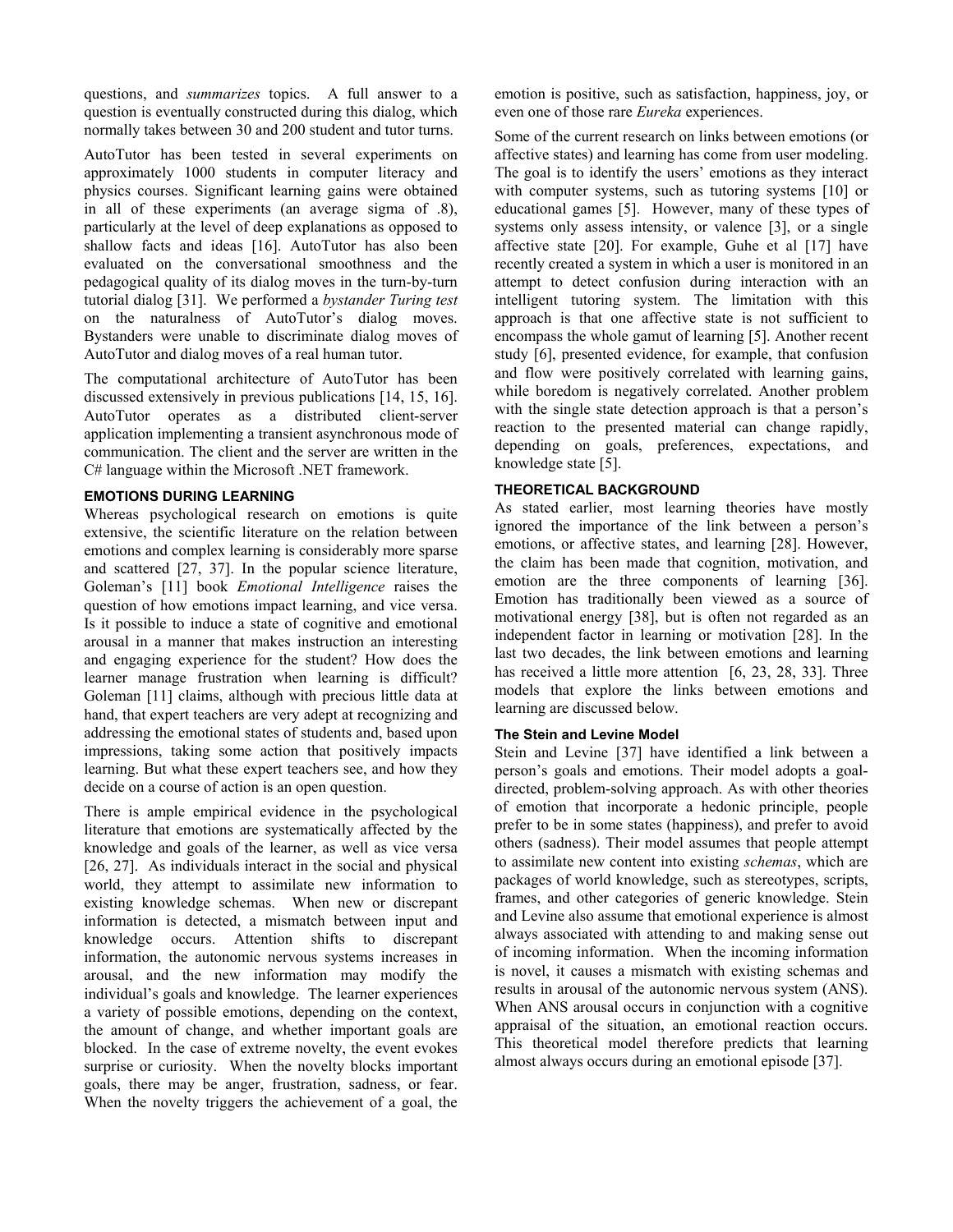### **The Kort, Reily, and Picard Model**

Kort, Reily, and Picard [23] have recently proposed a fourquadrant model that explicitly links learning and affective states. The learning process is broken up by two axes, vertical and horizontal, labeled learning and affect respectively. The learning axis ranges from "constructive learning" at the top, where new information is being integrated into schemas, and "un-learning" at the bottom where misconceptions are hopefully identified and removed from schemas. The affect axis ranges from positive affect on the right to negative affect on the left. According to this model, learners can move around the circle in many different patterns depending on their starting point. For example, learners might move around the circle from a state of ease, to encountering misconceptions, to discarding misconceptions, to new understanding, and then back into a state of ease. However, the amount of time spent in each quadrant and the path that is followed can vary depending on various factors. The process of cycling through these emotions during learning is currently being investigated in the present project.

## **The Cognitive Disequilibrium Model**

One class of cognitive models postulates an important role for *cognitive disequilibrium* in comprehension and learning processes [12, 32]. Deep comprehension occurs when learners confront contradictions, anomalous events, obstacles to goals, salient contrasts, perturbations, surprises, equivalent alternatives, and other stimuli or experiences that fail to match expectations [21, 26, 27, 35]. Cognitive disequilibrium has a high likelihood of activating conscious, effortful, cognitive deliberation, questions, and inquiry that aims to restore cognitive equilibrium. The affective states of confusion, and perhaps frustration, are likely to occur during cognitive disequilibrium [23]. Recent empirical research has indeed pointed to confusion as an important affective state for scientific study [6, 34]. Confusion indicates an uncertainty about what to do next or how to act [22, 34]. Thus, confusion often accompanies cognitive disequilibrium. Similarly, states of perturbation and hesitation often indicate the need for clarification or more information [34].

#### **EMPIRICAL DATA COLLECTION**

We are currently conducting three studies that directly connect with the first three objectives of this project. The first study gathers data that would extrapolate the links between emotions and learning. The second study involves the collection of sensory data to serve as training and validation data towards the development of the *Emotion Classifier*. Finally, the third study will evaluate the performance of the emotionally sensitive AutoTutor in an attempt to gauge any learning gains. The first study is complete, the second is in progress, and the third is planned for the near future.

#### **The Emote-aloud study**

The purpose of this study was to discover links between learning and emotions when participants interacted with AutoTutor. The participants went through a training session on topics in computer literacy where AutoTutor asked deep level questions about computer hardware. All interaction with AutoTutor was video recorded. During the tutoring phase, the participants were asked to perform an emote-aloud procedure in which they stated aloud their affective states. The participants were provided with a list of affective states that included functional definitions. The list consisted of anger, boredom, confusion, contempt, curiosity, disgust, eureka, and frustration.

Each participant's video was divided into 10-second clips that ended in an emote-aloud utterance. Since the expression of emotions tends to be very fast and only lasts for about three seconds [9], two raters independently scored the three seconds before the utterance was made using the Facial Action Coding System [8]. The two raters demonstrated a high reliability with an overall Kappa score of .80. Preliminary results on this study are presented below.

#### **The Gold Standard Study**

The training and testing of an emotion classifier requires a gold standard for comparison. Establishing an appropriate gold standard in such a fuzzy domain is quite challenging. Therefore, we propose three gold standards: the participants, novice judges, and trained judges. The experimental procedure of this study consists of four steps, whereas the experimental system is equipped with appropriate sensors to monitor facial features, posture patterns, and the student-tutor conversation. In step 1, a sample of college students  $(N = 30)$  complete a session with AutoTutor that lasts approximately 32 minutes. Information on the participant's facial features, body posture, and conversation history is recorded during the interaction. In step 2, the student participant views a videotape of the aforementioned recordings and is stopped at 96 points during the interaction, each point separated by a 20 second margin. At such points, the student completes a survey on their emotional state at that time from a preselected list of emotions that were functionally defined. The list consists of boredom, confusion, delight, surprise, flow, frustration, and neutral. A week later, they begin step 3 and serve as novice judges. Specifically, they apply the same procedure, at the same 96 points, but on one other student's interactions with AutoTutor. In step 4, expert judges  $(N=2)$  apply the same procedure to each of the student interactions. The net result is that there will be emotion ratings for 96 points in each of the 30 tutorial interactions, or 2880 events in total. These 2880 events will be described or rated by the participants, by novice judges, and by expert judges. The set of these judgments will create a composite measure and will serve as the gold standard for comparisons to the metrics and categories produced by the affect sensors.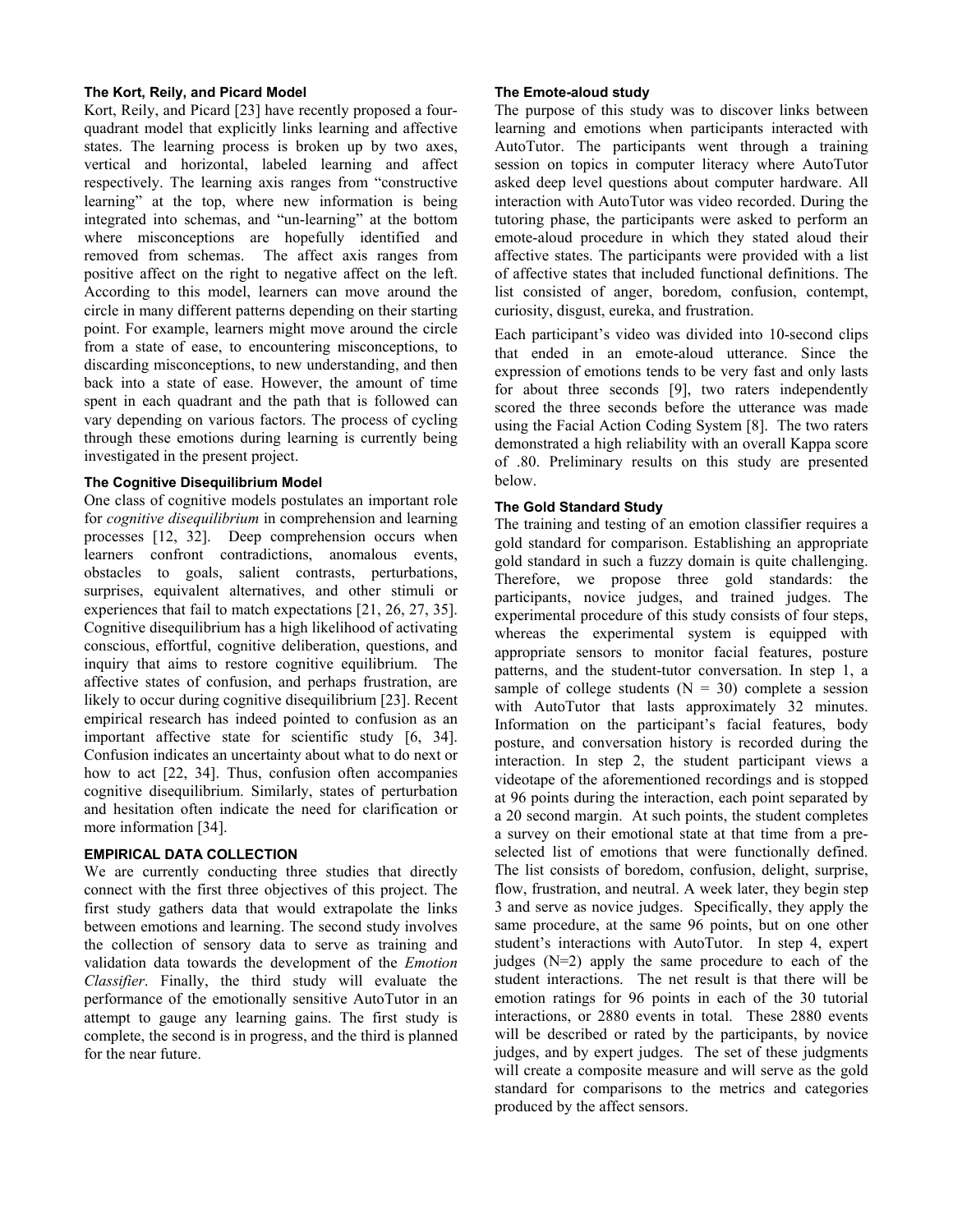#### **Evaluating the Affect Sensitive AutoTutor**

In order to test whether an affect-sensitive cognitive tutor is effective, we will compare different versions of AutoTutor: some that are sensitive to learner emotions and others that are not. The original AutoTutor has a conventional set of fuzzy production rules that are sensitive to cognitive states of the learner, but not to the emotional states of the learner. Our improved AutoTutor would be sensitive to these affective states. The obvious prediction is that learning gains and the learner's impressions should be superior for the affect-sensitive AutoTutor.

This experiment will have 3 phases, with approximately 20 college students randomly assigned to each of the 2 or more conditions. Phase 1 is pre-testing, where there is a test on knowledge about the subject matter. This subject matter would be computer literacy. Phase 2 is learning, where the student interacts with AutoTutor for 30 to 60 minutes. Phase 3 is the post-test, where they receive another version of the subject matter test, followed by a rating scale of their impressions of the learning experience, and finally a questionnaire about student characteristics (grade, age, gender, courses completed, etc.). The pretest and posttest versions will be counterbalanced, so half the learners are assigned version A at pretest and half version B. If there are learning gains, this should be manifested in a significant difference between the posttest and pretest scores. The magnitude of these differences should be higher for a version of AutoTutor that is sensitive to student emotions.

## **SENSORY CHANNELS**

Our approach to affective state classification relies on an exclusive use of non-intrusive sensing devices. These include an IBM Blue Eyes camera to detect facial expressions, a Body Pressure Measurement System (BPMS) for posture information, and AutoTutor's log files for conversational cues.

# **Facial Expressions**

Recognition of facial expressions is a multi stage process. First, the system locates and tracks the pupils of the eye. We have achieved real-time, highly accurate tracking (less than one pixel RMS error per control point), with no calibration required. Second, the system fits templates to the upper facial features (eyes and brows), where we also achieved real-time fitting performance. Third, the system labels facial action units. We achieved an initial performance of 68% on six upper facial action units; it should be noted that a person has to score 75% to qualify as a human expert. This facial recognition system provides us with a 12-dimensional vector corresponding to action units around the eyes.

#### **Posture Patterns**

We use the Body Pressure Measurement System (BPMS) developed by Tekscan to monitor student's patterns while they interact with AutoTutor. The BPMS gauges the distribution of pressure on surfaces such as seats, etc. We

use two sensor pads to ascertain student's posture patterns as they interact with the tutor. The sensing area consists of 16,128 individual sensing elements measuring pressure in mmHg. The first pad is placed on the seat. The second sensor pad is placed on the back support of the chair. We hope that the combination of pressures reported by the back and seat pads may help indicate the type of emotional experience.

The output from the sensor pads will be analyzed by dividing the sensing region into quadrants (or 9 areas) and assessing the net force in each quadrant. This is preferred over a fined grained analyzes of each individual sensing point, as the former may be more indicative of gross body movement, and more computationally efficient.

In a related effort, Mota and Picard [29] have developed a system to automatically detect a learner's interest level using body posture patterns. They employed a neural network for real time classification of nine static postures (leaning back, sitting upright, etc) with an overall accuracy of 87.6% when validated on new subjects. Their system also recognized interest (high interest, low interest, and taking a break) by analyzing posture sequences with an overall accuracy of 82.3% on known subjects, and 76.5% on new subjects.

#### **Conversational Cues**

AutoTutor's log files provide a wealth of information regarding the interactive session with the student. At each student turn AutoTutor writes its assessment of the student's response along with some internal information to stable storage (disk). Assessment of the student's responses includes information such as: the correctness of an answer, the verbosity of the student, reaction and response times, the length of an answer, and a host of other parameters about the conceptual quality of the student's turns. It also classifies the student's response into five broad dialog categories: meta-communicative, metacognitive, shallow comprehension, assertions reflecting deep comprehension, and other contributions, by the Speech Act Classification System. After assessing a student's response, AutoTutor provides short feedback on the contribution (positive, negative, neutral), and makes a substantive dialog move (hint, prompt, assertion, etc) that advances the conversation. The sequence of these dialog events by the tutor and student are mined to induce learner emotions.

#### **EMOTION CLASSFICATION**

A major computational effort will be aimed at the pursuit of new methods of assessing and classifying affective emotional states. We will develop an *Emotion Classifier* that takes due consideration of cognitive and discourse metrics or categories that accumulate during the tutorial dialog. As with most classifiers, there is a set of input features  $\{F\}$  and a set of categories  $\{C_1, C_2, \ldots C_n\}$ . The hope is that the particular category  $C_i$ , can be predicted by some mechanism that is sensitive to the input features  $g({F})$ . The input features will be obtained from the three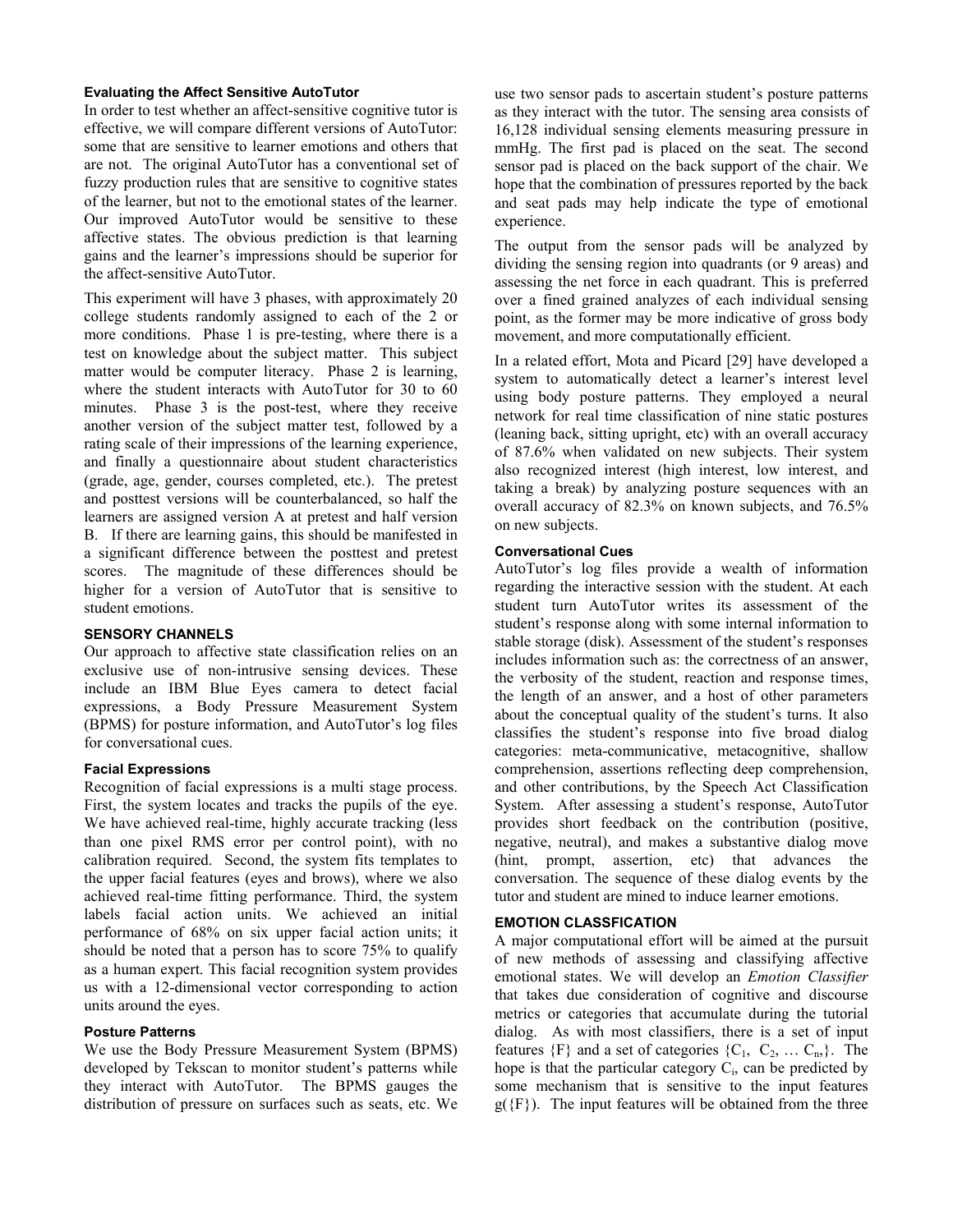primary sensory channels described above. The classifier that is developed will be a combination of *standard* and *biologically motivated* classifiers.

Two different approaches to classification will be applied towards the development of the *Emotion Classifier*. The first would integrate the data from all three sensory channels into a high dimensional vector before attempting classification. The second would be to individually classify each sensory channel, and then integrate the classifications of each channel into a *super classifier,* in order to output a single emotion. Each approach is associated with a set of pros and cons and reliably determining which method is superior is an empirical matter.

Since the output of the three sensory channels is inherently different in nature, it is highly unlikely that a single classifier would be able to provide an optimal classification. Therefore, all classification tasks would be replicated on a series of classifiers ranging from more traditional methods (Standard Classifiers) to more sophisticated biologically motivated, neural network based classification systems.

# **Standard Classifiers**

Classifiers presented in this category include a list of tried and tested mechanisms, each with a set of limitations. They can be divided into broad categories such as *Decision Tree Induction, Bayesian Classification, Neural Network approaches, Fuzzy Classifiers, Genetic Algorithm Based Classifiers,* etc [18]. Each category itself consists of several classification algorithms. We intend to make use of at least three such classification algorithms from different categories in order to obtain a reliable emotion classifier. Moreover, the researchers at MIT will be investigating alternative classifiers and comparing them to these classifiers.

# **Biologically Motivated Classifiers**

Fine grained analyses of the dynamic behaviors of neural populations having been gaining popularity towards the study of higher level brain processes [24]. The K-set hierarchy is a biologically inspired model of neural population dynamics developed by Freeman and associates. They have designed and parameterized a model that replicates experimentally recorded data of the dynamic behavior in the olfactory system [24]. The network has been tested by simulating temporal and spatial properties of neural populations. The KIII network operates as a classifier by creating low dimensional local basins of attraction, each basin associated with one class, forming a global attractor landscape. These low dimensional local basins constitute dynamic memories and can be used to solve difficult classification problems, particularly in situations where the data set is not linearly separable. The network can thereby serve as an interface between noisy environmental data and standard classifiers [24]. Additionally, the KIII network learns based on *hebbian reinforcement, habituation,* and *normalization*.

The KIII network has been experimentally validated as a highly capable pattern classifier. Examples demonstrating its classification accuracy on both synthetic and real data have been presented in [24, 25]. It has been successful in detecting faults in small machine parts, as well as in classifying spatiotemporal EEG patterns from rabbits that have been trained to discern between different visual stimuli [25].

Our exclusive use of non-intrusive sensors for emotion detection have the side effect of producing noisy data with extremely subtle variations over categories. Additionally, enforcing strict inter-rater reliability requirements between our four raters in the gold standard study would probably lead to a considerable loss of data. Therefore, our ideal data set of 2880 emotion labels will more likely be reduced to a smaller size. The KIII network's superior performance as a pattern classifier in noisy environments, coupled with its ability to learn from relatively few training samples [24, 25] motivate its use as our primary emotion classifier. We anticipate that the performance of the KIII model will be equal to or better than the standard classification algorithms.

The KA model developed by Harter  $& Kozma [19]$  is an engineering simplification of the original K-set hierarchy. It is a deterministic discrete time model. Its discrete nature is achieved by replacing the differential equations in the K model by difference equations [19]. A major advantage of the KA-model over the original K-set model is that it runs about three times faster. This motivates the use of the discrete KA model over the continuous K model for real time emotion classification.

#### **PRELIMINARY RESULTS**

The action units obtained from the Emote-aloud study described above were analyzed by association rule mining techniques [1]. After a strict data cleaning process, the only emotions considered were Frustration, Confusion, and Boredom. Action units 1 (outer brow raise) , 2 (inner brow raise), and 14 (dimpler) were primarily associated with frustration, and a strong association was found for a link between action units 1 and 2 influencing each other. This indicates that the presence of action unit 1 influences the presence of action unit 2 and vice versa. Confusion displayed associations with action units 4 (brow lowerer), 7 (lid tightener), and 12 (lip corner puller). It also showed a unique association rule of action unit 7 influencing 4, but not vice versa. Boredom showed an association with 43 (eye closure). While boredom did not display any association rules between action units, it did show several weaker trends between eye blinks and various mouth movements such as mouth opening and closing and jaw drop (perhaps a yawn). However, more research would be required to investigate the reliability of these associations (see [7] for details).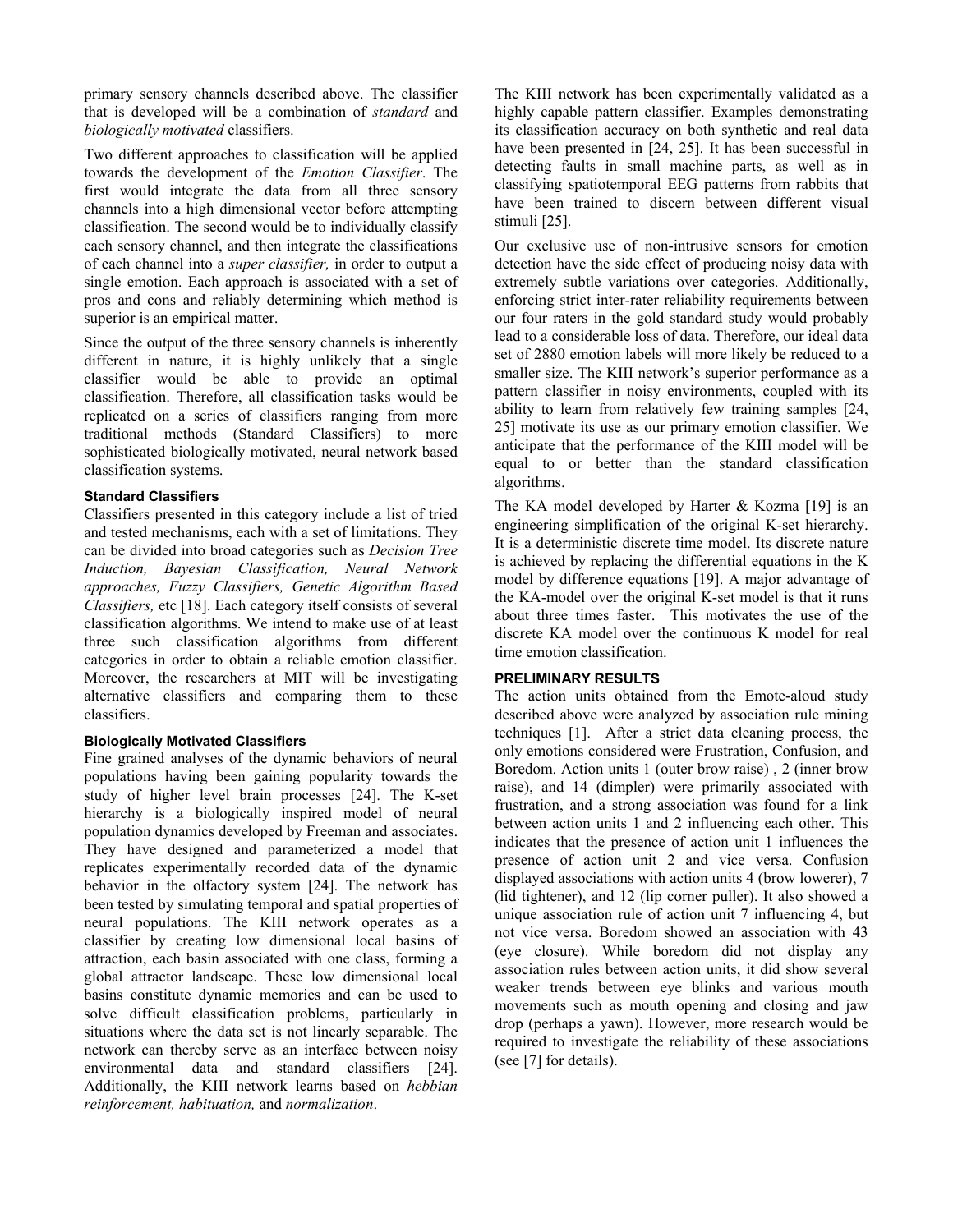## **CONCLUSIONS**

We have sketched out a set of ideas that guide our approach towards the development of an affect sensitive intelligent tutoring system. With the first study complete, and the second in progress, a majority of the future efforts will be directed towards extensive data mining procedures. Initial cluster analyses on posture patterns have been promising.

The broader impacts of our research activities are to advance education, intelligent learning environments, and human-computer interfaces. What the constructivist movement in cognitive science has too often overlooked is how the process of constructing meaning is optimally coordinated with learner emotions. We hope to fill this gap.

#### **ACKNOWLEDGMENTS**

We thank our research colleagues in the Emotive Computing Group and the Tutoring Research Group (TRG) at the University of Memphis (http://www.autotutor.org). We gratefully acknowledge our partners at the Affective Computing Research Group at MIT. This research was supported by the National Science Foundation (REC 0106965 and ITR 0325428) and the DoD Multidisciplinary University Research Initiative administered by ONR under grant N00014-00-1-0600. Any opinions, findings and conclusions or recommendations expressed in this paper are those of the authors and do not necessarily reflect the views of ONR or NSF.

#### **REFERENCES**

- 1. Agarwal, R., Imielinski, T., & Swami, A. (1993). Mining association rules between sets of items in large databases. *Proceedings of the ACM-SIGMOID International Conference Management of Data* (pp. 207-216). Washington, DC: AMC.
- 2. Aleven V. & Koedinger, K. R. (2002). An effective metacognitive strategy: Learning by doing and explaining with a computer-based Cognitive Tutor. *Cognitive Science, 26*, 147-179.
- 3. Ball, G., & Breeze, J. (2000). Emotion and personality in a conversational agent. In J. Cassel, J. Sullivan, S. Prevost, & E. Churchill (Eds.), *Embodied Conversational Agents* (pp. 189-219)*.* Boston: The MIT Press.
- 4. Chi, M. T. H., Siler, S., Jeong, H., Yamauchi, T., & Hausmann, R. G. (2001). Learning from human tutoring. *Cognitive Science, 25*, 471-533.
- 5. Conati C. (2002). Probabilistic assessment of user's emotions in educational games. *Journal of Applied Artificial Intelligence, 16*, 555-575.
- 6. Craig, S. D., Graesser, A. C., Sullins, J. & Gholson, B. (2004). Affect and learning: An exploratory look into the role of affect in learning with AutoTutor. *Journal of Educational Media, 29*, 241-250*.*
- 7. Craig, S. D., D'Mello, S. K., Gholson, B., Witherspoon, A., Sullins, J., & Graesser A.C. (2004). Emotions during learning: The first steps toward an affect sensitive intelligent tutoring system.In J. Nall, & R. Robson (Eds.). *Proceedings of E-learn 2004: World conference on E-learning in corporate, Government, Healthcare, & Higher Education* (pp.284-288). Norfolk, VA: Association for the Advancement of Computing in Education.
- 8. Ekman, P, & Friesen, W. V. (1978). *The facial action coding system: A technique for the measurement of facial movement.* Palo Alto: Consulting Psychologists Press.
- 9. Ekman, P. (1992). Are there basic emotions? *Psychological Review, 99*, 550-553.
- 10. Fan, C., Sarrafzadeh, A., Overmyer, S., Hosseini, H. G., Biglari-Abhari, M., & Bigdeli, A. (2003). A fuzzy approach to facial expression analysis in intelligent tutoring systems. In A. Méndez-Vilas and J.A.M. González (Eds.) *Advances in Technology-based Education: Towards a Knowledge-based Society Vol 3* (pp. 1933-1937). Badajoz, Spain: Junta De Extremadura.
- 11.Goleman, D., (1995). *Emotional Intelligence*. New York: Bantam Books.
- 12.Graesser, A. C. & Olde, B. (2003). How does one know whether a person understands a device? The quality of the questions the person asks when the device breaks down. *Journal of Educational Psychology, 95*, 524– 536.
- 13.Graesser, A. C., & Person, N. K. (1994). Question asking during tutoring. *American Educational Research Journal, 31*, 104-137.
- 14.Graesser, A. C., Wiemer-Hastings, K., Wiemer-Hastings, P., Kreuz, R., & TRG (1999). AutoTutor: A simulation of a human tutor. *Journal of Cognitive Systems Research, 1*, 35-51.
- 15.Graesser, A. C., VanLehn, K., Rose, C., Jordan, P., & Harter, D. (2001). Intelligent tutoring systems with conversational dialogue. *AI Magazine, 22*, 39-51.
- 16.Graesser, A. C., Lu, S., Jackson, G. T., Mitchell, H., Ventura, M., Olney, A., & Louwerse, M. M. (2004). AutoTutor: A tutor with dialogue in natural language. *Behavioral Research Methods, Instruments, and Computers, 36*, 180-193.
- 17.Guhe, M., Gray, W. D., Schoelles, M. J., & Ji, Q. (2004, July). *Towards an affective cognitive architecture.* Paper presented at the 26th Annual Conference of the Cognitive Science Society, Chicago, IL.
- 18.Han J., & Kamber. M (2000). *Data Mining: Concepts and Techniques*. San Francisco, CA.: Morgan Kaufmann.